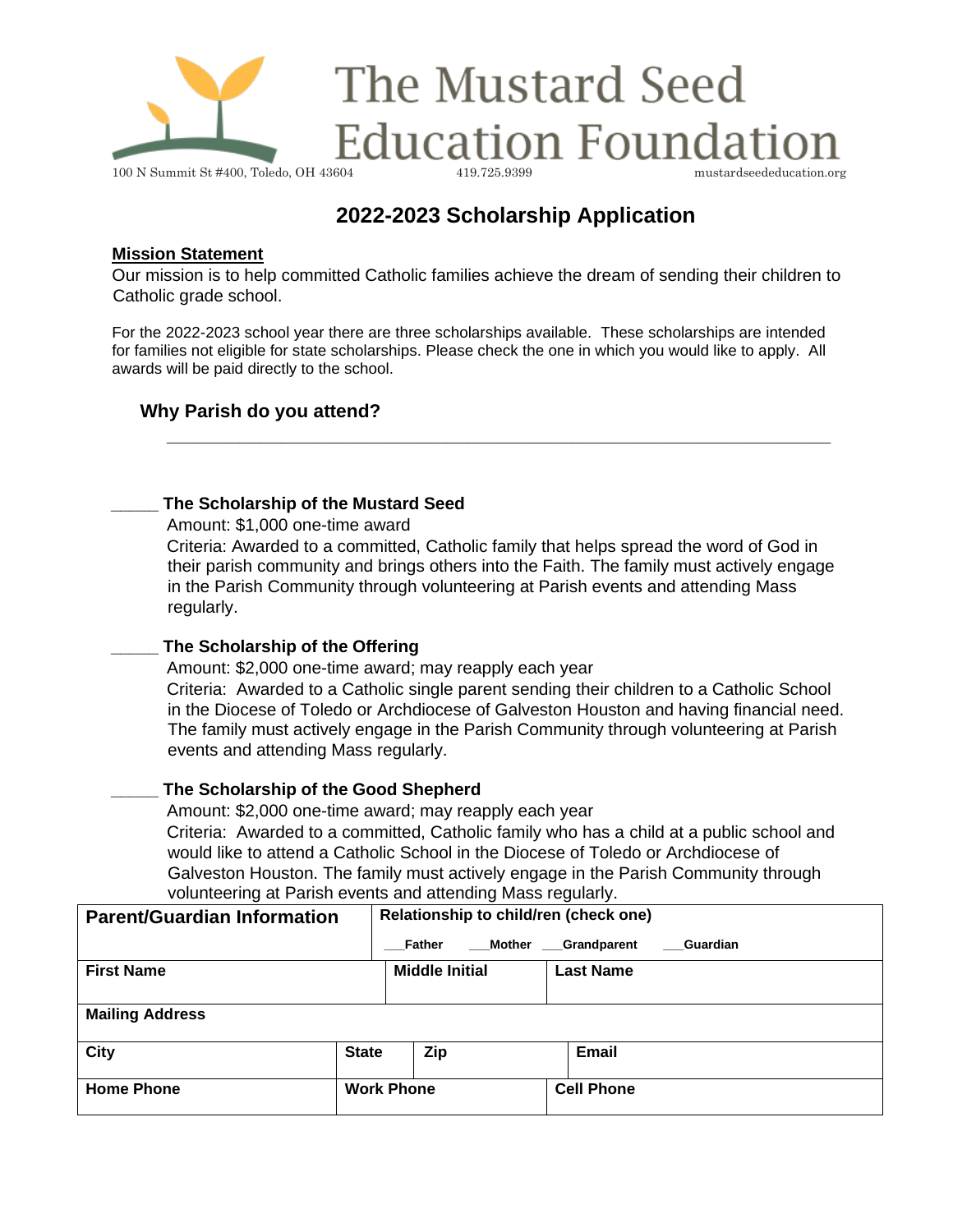| <b>Marital Status (check one)</b>                                                                          |                                                          | <b>Employment Status (check one)</b>       |                              |                                                          |  |  |  |  |
|------------------------------------------------------------------------------------------------------------|----------------------------------------------------------|--------------------------------------------|------------------------------|----------------------------------------------------------|--|--|--|--|
| Single Married Divorced                                                                                    | Widowed<br><b>Legally Separated</b>                      | Full Time ____ Part time ____ Not employed |                              |                                                          |  |  |  |  |
| Other adults living in household:                                                                          |                                                          | <b>Relationship to applicant:</b>          |                              |                                                          |  |  |  |  |
| Student Information (Please provide the following information only for children for whom you are applying) |                                                          |                                            |                              |                                                          |  |  |  |  |
|                                                                                                            | <b>Student 1</b>                                         | <b>Student 2</b>                           |                              | <b>Student 3</b>                                         |  |  |  |  |
| <b>Child's First Name</b>                                                                                  |                                                          |                                            |                              |                                                          |  |  |  |  |
| <b>Child's Last Name</b>                                                                                   |                                                          |                                            |                              |                                                          |  |  |  |  |
| School your child<br>currently attends                                                                     | <b>Public</b><br>Private<br>Charter $\_\_$<br>Homeschool | <b>Public</b><br><b>Charter</b>            | <b>Private</b><br>Homeschool | <b>Public</b><br><b>Private</b><br>Charter<br>Homeschool |  |  |  |  |
| <b>Child's Grade Level</b><br>2022-2023                                                                    |                                                          |                                            |                              |                                                          |  |  |  |  |

**Please answer the following questions.** 

**1. Why is it important to have your child attend a Catholic School?**

**2. Please discuss ways that your family is actively involved at your parish/ school. Include all activities such as Mass attendance, volunteer activities, and any other events in which your family participates.** 

**\_\_\_\_\_\_\_\_\_\_\_\_\_\_\_\_\_\_\_\_\_\_\_\_\_\_\_\_\_\_\_\_\_\_\_\_\_\_\_\_\_\_\_\_\_\_\_\_\_\_\_\_\_\_\_\_\_\_\_\_\_\_\_\_ \_\_\_\_\_\_\_\_\_\_\_\_\_\_\_\_\_\_\_\_\_\_\_\_\_\_\_\_\_\_\_\_\_\_\_\_\_\_\_\_\_\_\_\_\_\_\_\_\_\_\_\_\_\_\_\_\_\_\_\_\_\_\_\_ \_\_\_\_\_\_\_\_\_\_\_\_\_\_\_\_\_\_\_\_\_\_\_\_\_\_\_\_\_\_\_\_\_\_\_\_\_\_\_\_\_\_\_\_\_\_\_\_\_\_\_\_\_\_\_\_\_\_\_\_\_\_\_\_** 

**\_\_\_\_\_\_\_\_\_\_\_\_\_\_\_\_\_\_\_\_\_\_\_\_\_\_\_\_\_\_\_\_\_\_\_\_\_\_\_\_\_\_\_\_\_\_\_\_\_\_\_\_\_\_\_\_\_\_\_\_\_\_\_\_ \_\_\_\_\_\_\_\_\_\_\_\_\_\_\_\_\_\_\_\_\_\_\_\_\_\_\_\_\_\_\_\_\_\_\_\_\_\_\_\_\_\_\_\_\_\_\_\_\_\_\_\_\_\_\_\_\_\_\_\_\_\_\_\_**

**\_\_\_\_\_\_\_\_\_\_\_\_\_\_\_\_\_\_\_\_\_\_\_\_\_\_\_\_\_\_\_\_\_\_\_\_\_\_\_\_\_\_\_\_\_\_\_\_\_\_\_\_\_\_\_\_\_\_\_\_\_\_\_\_ \_\_\_\_\_\_\_\_\_\_\_\_\_\_\_\_\_\_\_\_\_\_\_\_\_\_\_\_\_\_\_\_\_\_\_\_\_\_\_\_\_\_\_\_\_\_\_\_\_\_\_\_\_\_\_\_\_\_\_\_\_\_\_\_ \_\_\_\_\_\_\_\_\_\_\_\_\_\_\_\_\_\_\_\_\_\_\_\_\_\_\_\_\_\_\_\_\_\_\_\_\_\_\_\_\_\_\_\_\_\_\_\_\_\_\_\_\_\_\_\_\_\_\_\_\_\_\_\_ \_\_\_\_\_\_\_\_\_\_\_\_\_\_\_\_\_\_\_\_\_\_\_\_\_\_\_\_\_\_\_\_\_\_\_\_\_\_\_\_\_\_\_\_\_\_\_\_\_\_\_\_\_\_\_\_\_\_\_\_\_\_\_\_** 

**3. Please write any other information you would like the board to consider.**

**\_\_\_\_\_\_\_\_\_\_\_\_\_\_\_\_\_\_\_\_\_\_\_\_\_\_\_\_\_\_\_\_\_\_\_\_\_\_\_\_\_\_\_\_\_\_\_\_\_\_\_\_\_\_\_\_\_\_\_\_\_\_\_\_ \_\_\_\_\_\_\_\_\_\_\_\_\_\_\_\_\_\_\_\_\_\_\_\_\_\_\_\_\_\_\_\_\_\_\_\_\_\_\_\_\_\_\_\_\_\_\_\_\_\_\_\_\_\_\_\_\_\_\_\_\_\_\_\_ \_\_\_\_\_\_\_\_\_\_\_\_\_\_\_\_\_\_\_\_\_\_\_\_\_\_\_\_\_\_\_\_\_\_\_\_\_\_\_\_\_\_\_\_\_\_\_\_\_\_\_\_\_\_\_\_\_\_\_\_\_\_\_\_**

**\_\_\_\_\_\_\_\_\_\_\_\_\_\_\_\_\_\_\_\_\_\_\_\_\_\_\_\_\_\_\_\_\_\_\_\_\_\_\_\_\_\_\_\_\_\_\_\_\_\_\_\_\_\_\_\_\_\_\_\_\_\_\_\_ \_\_\_\_\_\_\_\_\_\_\_\_\_\_\_\_\_\_\_\_\_\_\_\_\_\_\_\_\_\_\_\_\_\_\_\_\_\_\_\_\_\_\_\_\_\_\_\_\_\_\_\_\_\_\_\_\_\_\_\_\_\_\_\_**

**Deadline to submit application is May 31, 2022, although we encourage all to apply at any time as more funds may become available.** 

**Please submit completed application to:**